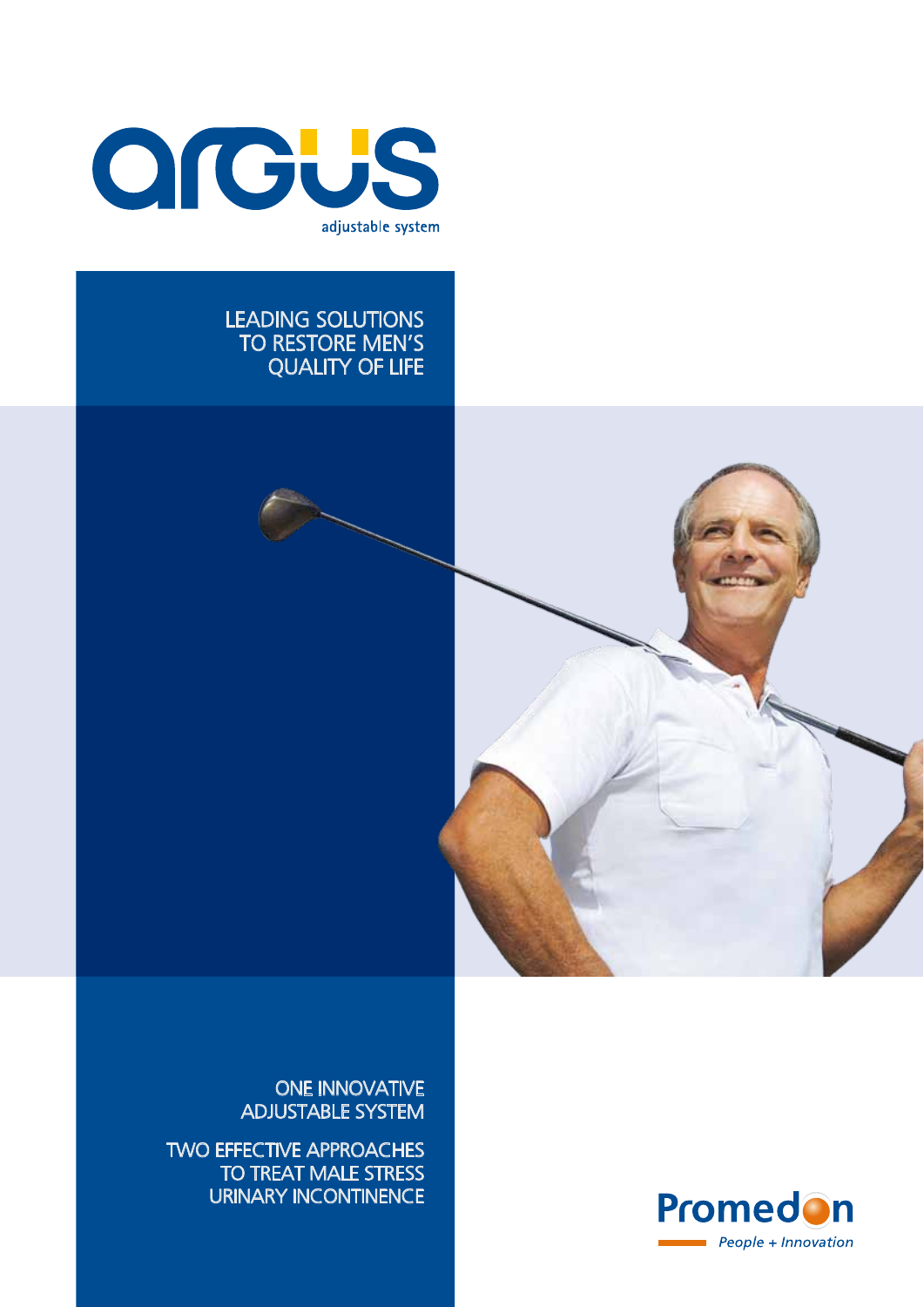A **versatile solution** customized to the indication, patient condition, and treatment approach - transobturator and retropubic.

# **Argus T Adjustable System**

• Indicated for mild, moderate and severe SUI cases.

• Designed for transobturator approach.



## **Argus Adjustable System**

• Indicated for a wide range of SUI, from moderate to severe cases.

• Designed for retropubic approach.

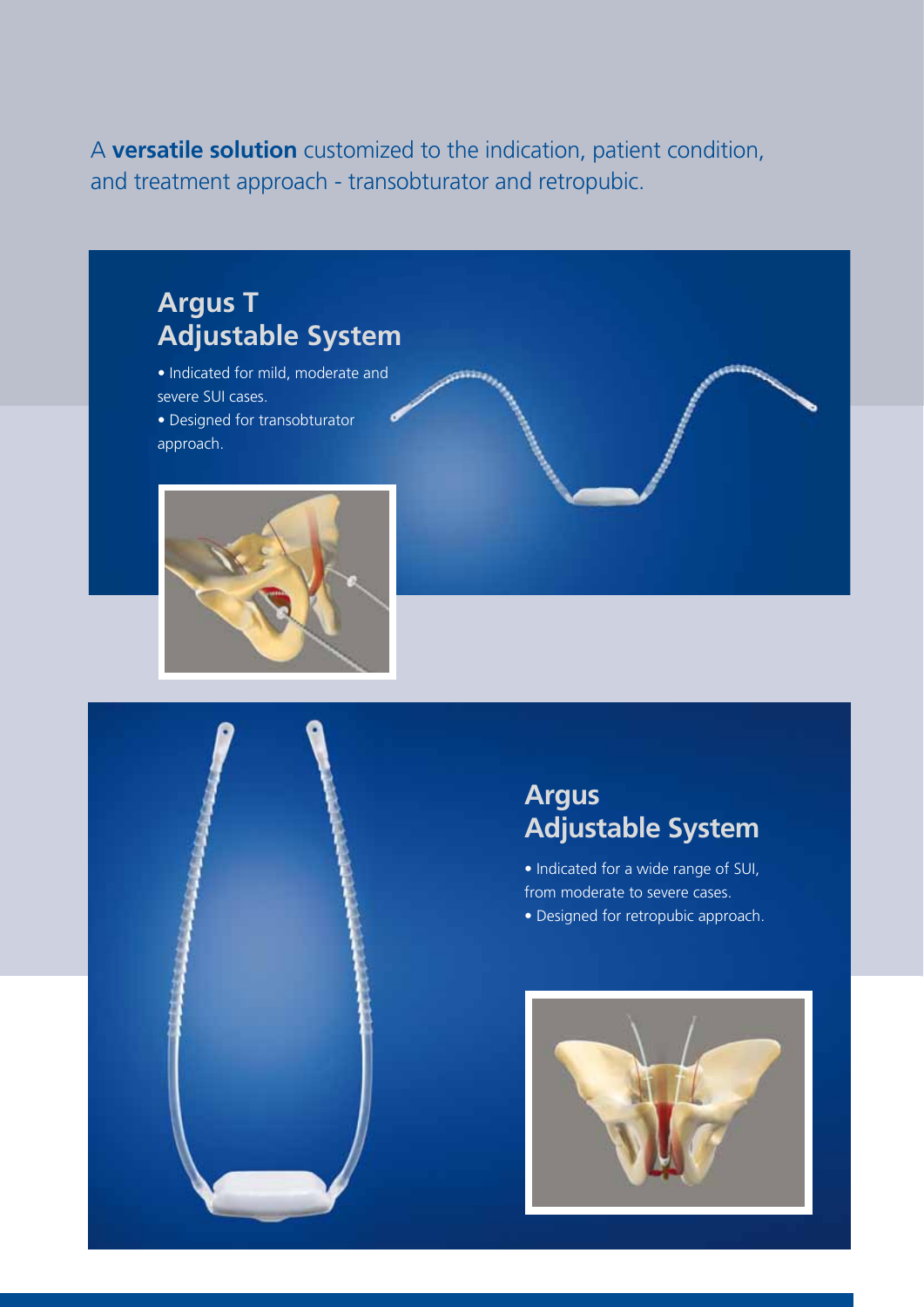

**Argus Adjustable System**  provides a 10-year proven **innovative and effective solution** to treat post-prostatectomy stress male urinary incontinence (SUI). Two alternatives offer the ability to choose the best approach for each indication and patient condition.

### **Versatility**

• Based on the same 10-year proven functional principles and efficacy of the original **Argus Adjustable System** (which is designed for the retropublic approach), **Argus T** features minimal blind passage for the transobturator approach.

• The **Argus Adjustable System** offers, in its two versions, a complete and easy-to-use surgical kit that facilitates safe, reproducible, and minimally invasive procedures.

- The surgical technique of both systems requires a short learning curve.
- There is no need for patient activation ormanipulation.

# **Adjustability**

• **Argus Adjustable System** has, as a unique feature, a precisely controlled intraoperative and postoperative adjustability (if necessary).

• The fixation system, with its exclusive combination of solid silicone fixation arms and rings, provides an excellent balance between stability and adjustability.

• Tension adjustments can be performed according to the needs and conditions of each individual patient.

• The radiopaque adjustment rings provide an accurate reference point for both reliable fixation and postoperative tension adjustments.

#### **Efficacy**

• **Argus** and **Argus T Adjustable System** offer a precise and reproducible method to establish the minimum tension to achieve continence.<sup>1</sup>

#### **Clinical Evidence**

• With ten years of clinical evidence support, long-term results show a cure rate of up to 87,5% with Argus.<sup>2-3-4-5-6-7-8-9-10-11</sup>

1- Rutkowski M., Hübner W.A. Landesklinikum Korneuburg, Dept. of Urology,Korneuburg, Austria. Male sling adjustment: Can the retrograde leak point pressure help to reduce postoperative urethral lesions?. European Urology Supplements - February 2012 (Vol. 11, Issue 1, Page e291, DOI: 10.1016/S1569-9056(12)60288-7). 2- Hübner, W. A. et Al. Adjustable bulbourethral male sling: experience after 101 cases of moderate-to-severe male stress urinary incontinence. BJU Int. 2011 Mar;107(5):777-82. doi: 10.1111/<sub>1</sub>.1464-410X.2010.09619.x. Epub 2010 Oct 21. 3- Romano SV. et Al.. Long-term results of a phase III multicentre trial of the adjustable male sling for treating urinary incontinence after prostatectomy: minimum 3 years. Actas Urol Esp. 2009 Mar;33(3):309-14. 4- Deirdre M. Bochove-Overgaauw, Bart Ph. Schrier. An Adjustable Sling for the Treatment of all degrees of male stress urinary incontinence: Retrospective evaluation of efficacy and complications after a minimal follow-up of 14 months. The Journal of Urology- April 2011 (Vol. 185, Issue 4, Pages 1363-1368, DOI: 10.1016/j.juro.2010.11.075). 5- Bauer R1, Rutkowski M2, Roosen A1, Pfau A2, Huebner W2. 1.Ludwig-Maximilian-University,

2. Clinic of Korneuburg, Dept. of Urology, Korneuburg, Austria. Efficacy and complications of the Argus T sling. 42nd Annual Meeting of ICS. Beijing, China. 2012. Abstract#782.

6- Kachmazov A.A., Romich V.V., Serebryanyi S.A. Institute of Urology, the Health Ministry of the Russian Federation, Moscow. Adjustable sling system Argus in treatment of male stress incontinence. Clinic and Experimental Urology Russian Journal. (ЭксперименТАЛЬНА Я И КЛИНИЧ ЕСКА Я У РОЛОГИЯ № 1 2012). 7- Ricarda M. Bauer1,Michael Rutkowski2, Alexander Kretschmer1, Andrea Pfau2, Christian G. Stief1, Wilhelm A. Hübner2. 1Urologische Klinik und Poliklinik, Ludwig-Maximilians-Universität, München;2Klinikum Korneuburg, Österreich. Results of the Argus T sling for the treatment of male stress incontinence. DGU Congress 2013, Dresden, Germany. 8- Han J1, Yoo D2, Song M H3, Chun J Y3, Choo M3.1. Pusan National University Yangsan Hospital, 2. Eulji University School of Medicine, 3. University of Ulsan College of Medicine, Asan Medical Center. Comparison of the efficacy between Artificial Urinary Sphincter and Argus Male Sling after prostate surgery in moderate incontinence patients. 43rd Annual Scientific Meeting of the International Continence Society (ICS), 2013. Barcelona, Spain. Abstract #747. 9- Lima J P C, Pompeo A C L, Bezerra C A.Faculdade de Medicina do ABC - São Paulo, Brasil. Sub-urethral sling for male urinary incontinence: randomized clinic trial of two slings. 43rd Annual Scientific Meeting of the International Continence Society (ICS), 2013. Barcelona, Spain, Abstract #266. 10-Nadeau, Genevieve Sourial, Michael-Wadih Bureau, Michel Tu, Le-Mai Bailly, Greg Steele, Stephen S. Carlson, Kevin Dwyer, Neil Valiquette, Luc Vézina, Jean-Guy Herschorn, Sender et al. Canada. Retrospective Evaluation of Efficacy and Safety of Argus Sling for Treatment of Male Stress Urinary Incontinence: the Canadian experience. The Journal of Urology, Vol. 191, Issue 4, e338. doi: 10.1016/j.juro.2014.02.952. 11- Trigo Rocha F1, Bruschinih1, Cristiano G1, Miguel S1. 1. Division of Urology – Sao Paulo University. Adjustable Transobturator Sling (Argus T®) for the treatment of Post Radical Prostatectomy Urinary Incontinence (PRPUI). Long term follow up In 20 Patients. 44th ICS Annual Meeting 2014. Rio de Janeiro, Brazil. Abstract #491.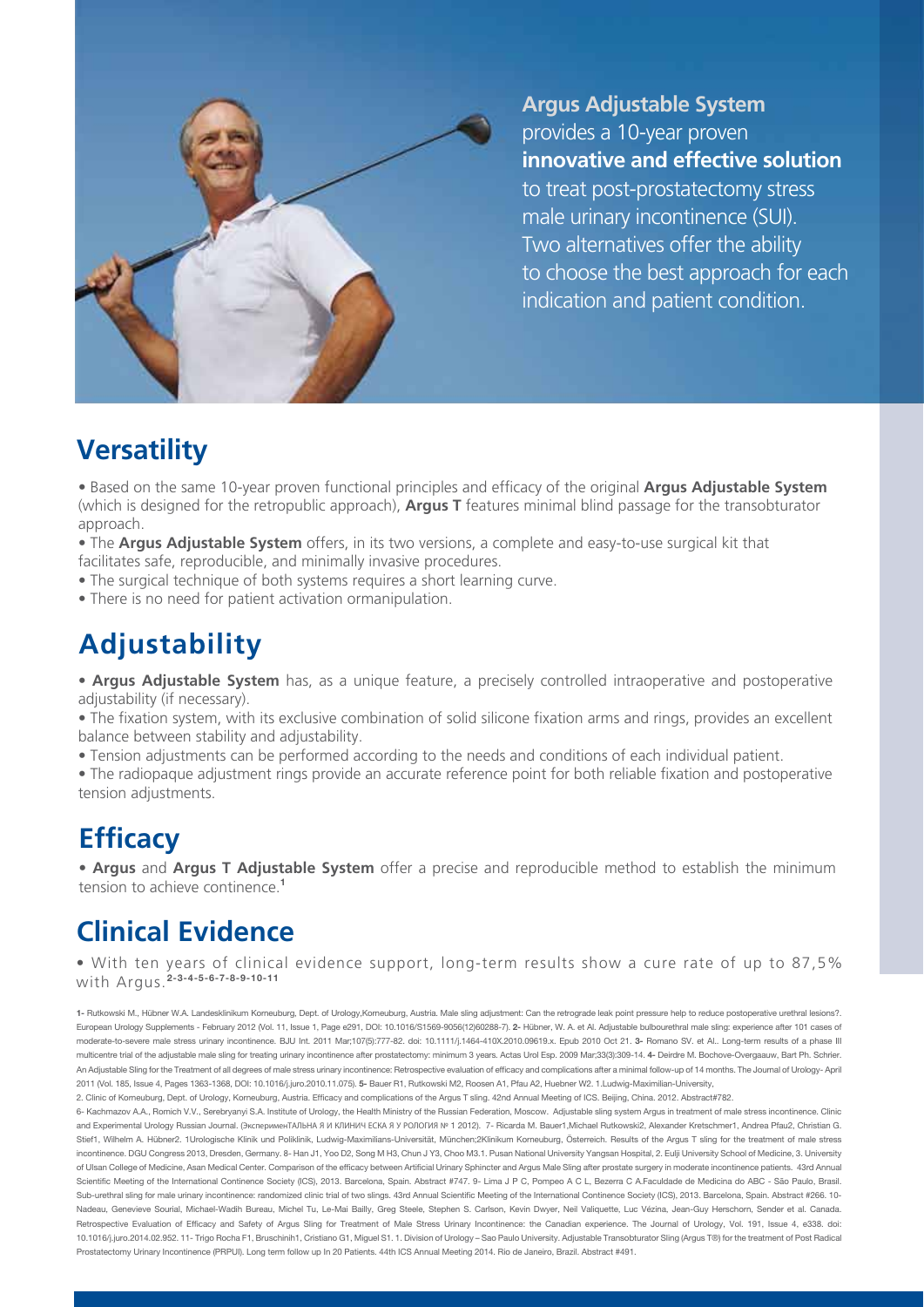# Argus T Adjustable System: **Transobturator approach for SUI treatment**



#### **Shown to be Safe and Efficient**

- Specifically designed for transobturator approach.
- Adjustable system indicated for patients with mild to moderate SUI.
- Less invasive surgical technique than retropubic approach. Minimizes the risk of bladder perforation.





#### **Refined design for transobturator approach**

- •The highly evolved tunneling system features a special design to simplify surgical steps. The hooked needles tip allows for a safe insertion and deployment of the implant fixation arms.
- The needles have a differential diameter that allows minimal invasiveness with maximum rotational control in the transobturator approach.
- The curve of the needles is designed to fit the male anatomy.

### **Argus T Adjustable System includes:**

- 1 Argus T Implant + 2 fixation/adjustment rings (washers).
- 2 Needles with ergonomic handles for rotational movements.
- 2 fixation/adjustment rings (washers).
- 2 ring (washer) positioners.
- 1 ruler (for adjustment retrograde urethral pressuremeasurement).

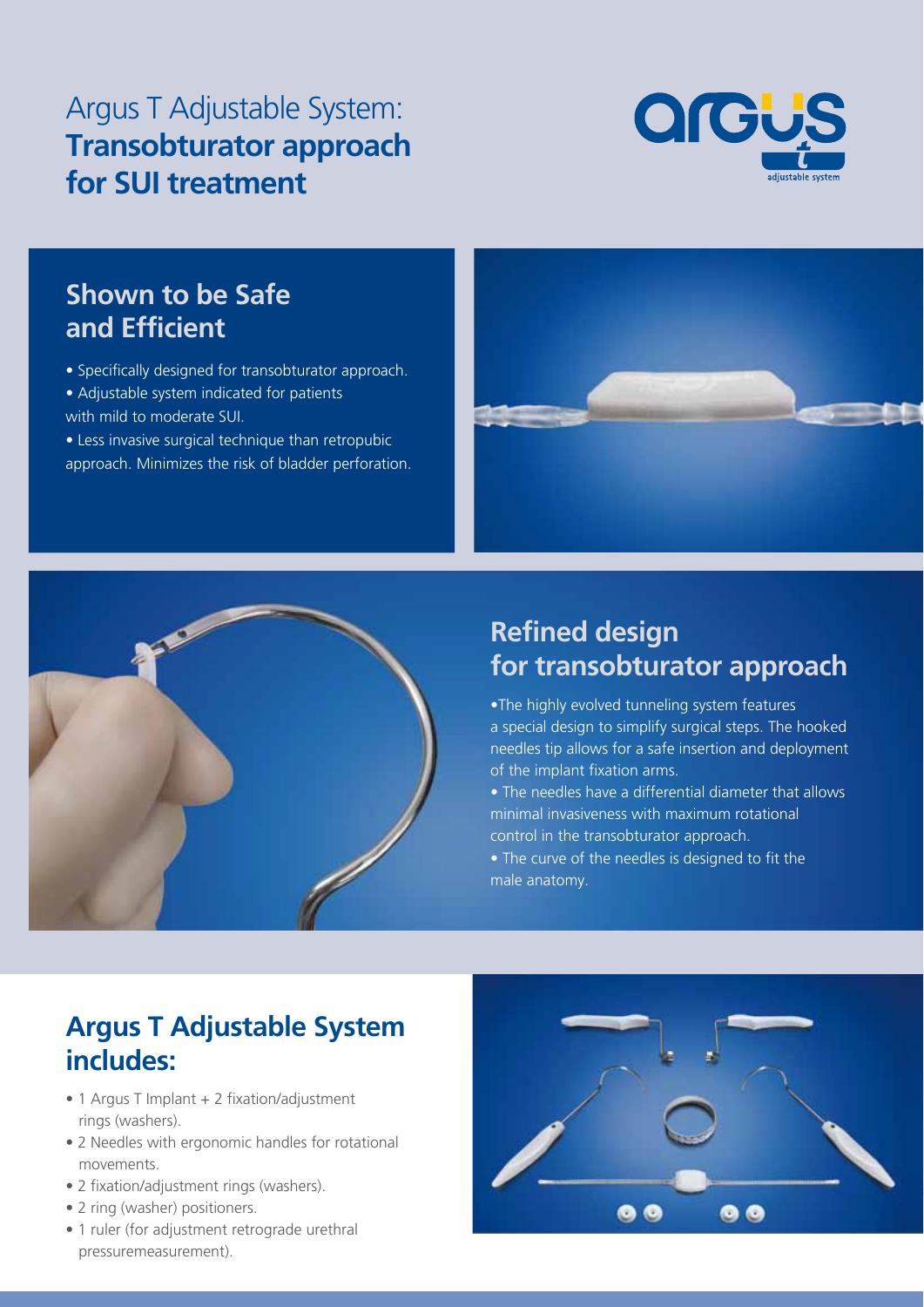# Argus Adjustable System: **Retropubic approach for SUI treatment**



### **Proven Principles and Efficacy**

- Especially designed adjustable system for the retropubic approach.
- Indicated for a wide range of male stress urinary incontinence from mild to severe cases.
- 10-year experience validates Argus standardized and reproducible retropubic technique.





## **Argus Adjustable System includes:**

- 1 Argus Implant + 2 fixation/adjustment rings (washers).
- 2 Needles with ergonomic handles.
- 2 fixation/adjustment rings (washers).
- 2 ring (washer) positioners.
- 1 ruler (for adjustment retrograde urethral pressure measurement).